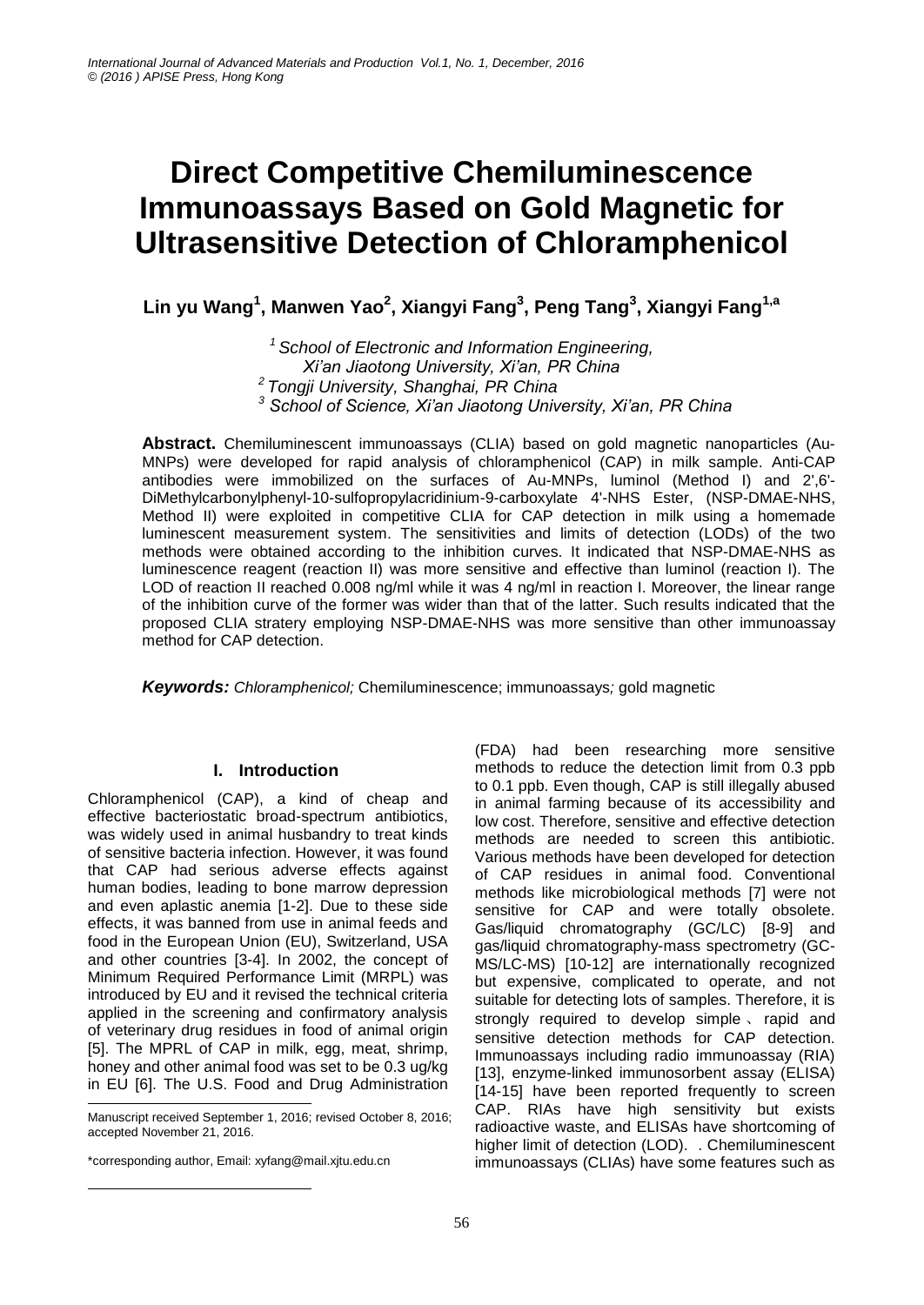non-radioactive wastes, simple instrumentation, the very low limit of detection (LOD), high sensitivity, wide dynamic range and rapid analysis time in only several seconds. Those characteristics make it broadly used in clinical, environment, food and factory analysis in recent years [16-17].

In recent years, magnetic nanoparticles had been widely used as solid carry in RIA, ELISA and CLIA, due to: (i) the easier manipulation because the magnetic nanoparticles can be controlled in magnetic field instead of centrifuging repeatedly, (ii) the increased surface area as well as (iii) the faster assay kinetics because the nanoparticles are in suspension [18]. In addition, due to the improved washing and separation steps, the matrix effect is minimized in complex samples [19]. Gold magnetic nanoparticles (Au-MNPs), a kind of composite particle, have outstanding characteristics with combining the superparamagnetism of magnetic nanoparticles and the ability of being modified by biomolecules on gold surface. In addition, Au-MNPs are excellent biological markers because they are capable of conjugating with biomolecules, such as proteins and DNA, without hindering their biochemical activity [20]. It was reported that the sensitivity of immunomagnetic assay based on AuNPs was 10 times compared to that of immunomagnetic assay without AuNPs in detecting CAP [21].

Chemiluminescence reactions which exploited luminol (or N-(4-Aminobutyl)-N-ethylisoluminol, ABEI) and an enhancer (such as p-iodophenol) by hydrogen peroxide  $(H<sub>2</sub>O<sub>2</sub>)$  in the presence of horseradish peroxidase (HRP) were reported widely [22]. Currently, commercial system based on chemiluminescence in the market is few. A commercial system based on chemiluminescence exists and is commercialized by Randox (UK) (the Evidence Investigator system). However, Luminol, isoluminol and N-(4-Aminobutyl)- N-ethylisoluminol (ABEI) are kinds of old and widely used luminescence reagents, and are generally employed in CLIA with the presence of catalyst and enhancer which inevitably induce the enhancement of background light and the decrement of sensitivity. Weeks [23] synthesized acridinium esters (AE)-NHS [4-(2-Succinimidyfoxycarbonylethyl) phenyl-10methylacridinium -9-carboxylate fluorosulfonate] for the first time in 1983 and it has high luminous efficiency with no need of catalyst and enhancer. However, the thermal stability of AE-NHS is not so good that many researches have been done to syntheses more stable acridinium esters. NSP-DMAE-NHS (2',6'-DiMethylcarbonylphenyl -10 sulfopropylacridinium-9- carboxylate 4'-NHS Ester) is an ideal chemical luminescence immunoassay marker, of which the thermal stability and hydrolytic stability are both better than AE-NHS. Until now, there is no report about using NSP-DMAE-NHS as

luminescence reagent to develop CLIA for CAP rapid analysis. This paper explored the Au-MNPsbased CLIA methods for CAP detection in milk samples respectively with luminol (reaction I) and NSP-DMAE-NHS (reaction II) as luminescence reagent.

# **II. Materials and methods**

# *A. Synthesis of Fe3O4@SiO2@Au magnetite nanoparticles*

Fe3O<sup>4</sup> Magnetic nanoparticles (Fe-MNPs) were prepared by solvothermal synthesis reaction with some modifications. Typically, FeCl<sub>3</sub>·6H<sub>2</sub>O (1.35 g) was first dissolved in 40 mL ethylene glycol to form a clear solution, followed by addition of polyethylene glycol (1.0 g), afterward, sodium acetate (3.6 g) was added with stirring. The mixture was stirred vigorously for 30 min, and then sealed in autoclave (100 ml capacity). The autoclave was heated to 200℃ for 10 h, and allowed to room temperature. The black products were washed and dried in a vacuum oven at 80℃.

The above prepared Fe-MNPs were stabilized by coated silica on the surface according to the stober process. Briefly, Fe-MNPs (340 mg) were dispersed in solvent that contained 250mL ethanol and 30 mL deionized water under ultrasonic vibration for five minutes. Then 3 mL ammonia (28 wt.%) and 2 mL TEOS were added slowly with strring and the reaction was continuous stirred for another 15 hours. Stopping the reaction, we separated the  $Fe<sub>3</sub>O<sub>4</sub> @ SiO<sub>2</sub>$  with a magnet dumping the supernatant liquid. Then, we used APTES as a amination reagent.  $Fe<sub>3</sub>O<sub>4</sub>@SiO<sub>2</sub>$  magnetite nanoparticles (150mg) in suspension under ultrasonic vibration in 50ml ethanol were added 100 ul APTES, the mixture was allowed to react with vigorous stirring on a magnetic stirrer at room temperature for 48 hours. The solid products were collected via an eternal magnetic field, washed with deionized water and ethanol and re-dispersed in 100 ml water.

Gold colloids with the size of 30 nm were prepared by reduction of  $HAuCl<sub>4</sub>$  with sodium citrate. Then, 30 mL of the amino-functionalized  $Fe<sub>3</sub>O<sub>4</sub>@SiO<sub>2</sub>$  nanoparticles dispersion was added dropwise to 100 ml of the citrate-stabilized gold colloids. With stirring for 1 hour, the resulting product was separated magnetically and washed with water.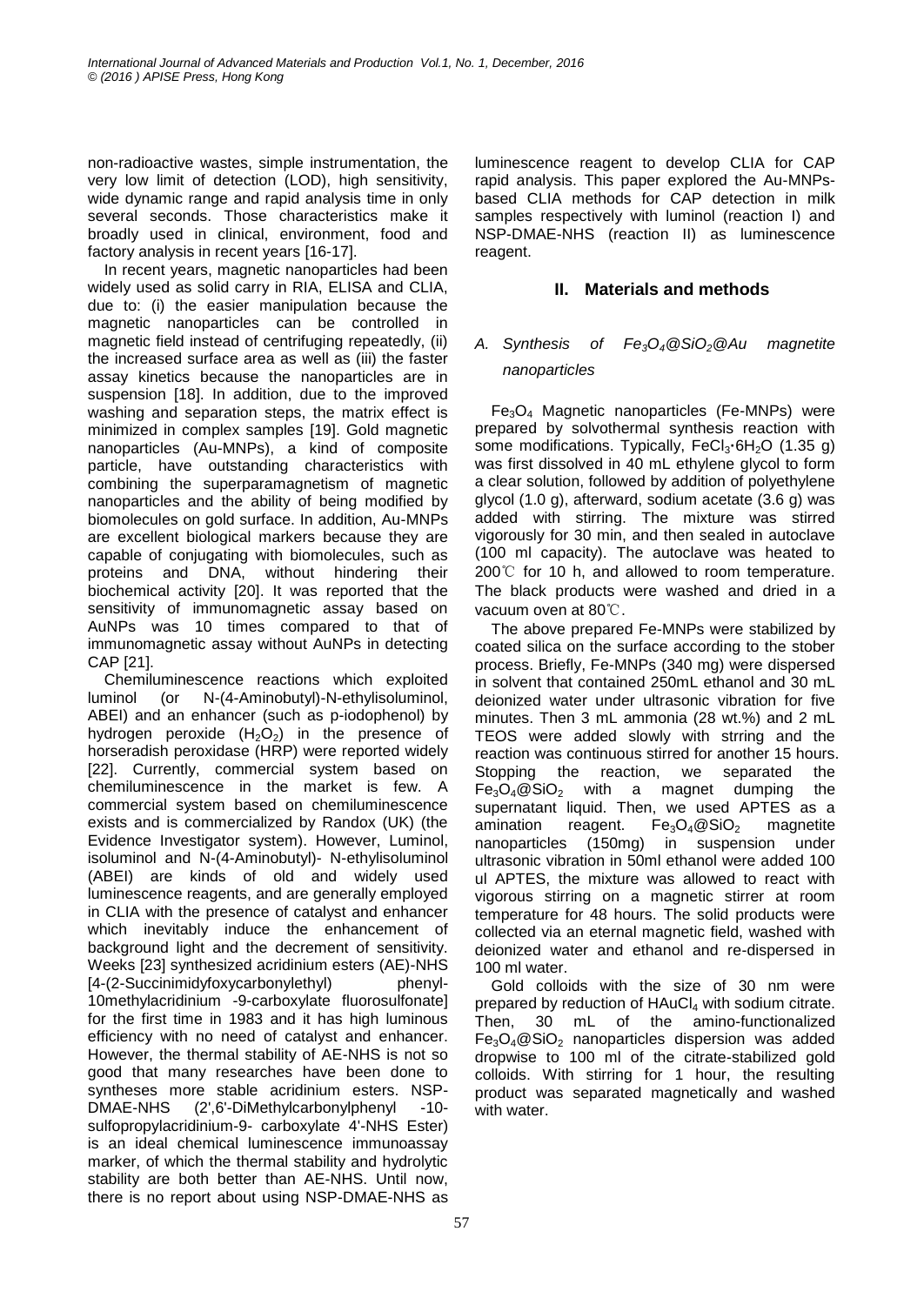

Figure 1. a SEM of Fe<sub>3</sub>O<sub>4</sub> b SEM of Fe<sub>3</sub>O<sub>4</sub>@SiO<sub>2</sub> c SEM of  $Fe<sub>3</sub>O<sub>4</sub>@SiO<sub>2</sub>@Au$ 

#### *B. Construction of luminescent measurement system*

The diagram of our homemade luminescent measurement system was shown in Figure 2. This measurement system was composed of a photomultiplier tube (PMT), a photon counting unit (H8259-01, Hamamatsu) and a dark box. The counting unit was linked to a computer. The dark box was homemade which could block outside light and have a transparent glass tube (5.5cm×1.2cm) in it with 5ml capacity . The reaction tube was fixed to the correct position of an upright straight slot inside the box and the photocathode of a PMT tube was placed in front of it to receive the emitted light. The optimized detection wavelength of the PMT is corresponded to the chemiluminescence emission wavelength (430 nm). A capillary tubing was connected to the reaction tube through a needle in the upper part of the dark box, with the inlet part of it connected to an injector and a peristaltic pump for pumping trigger solution into the tube. The chemiluminescent emission intensity from the analyte in the glass tube was counted and transferred to computer. The chemiluminescent signals were monitored and handled in real time by computer.



**Figure.2**. Luminescent measurement system (a) Substrate solution (b) Peristaltic pump (c) Black box (d) Reaction tube (e) Photomultiplier tube (f) Photon counting unit (g) Computer

## *C. Principle of the assay*

Direct competitive assay method was employed. For reactions I, CAP-HRP conjugations were prepared. For reaction II, CAP was conjugated with the NSP-DMAE-NHS pre-labeled rabbit IgG protein. CAP is a kind of hapten with small molecule. It is hard to directly conjugate NSP-DMAE-NHS with

CAP. Rabbit IgG, as a carrier protein, is used here for conjugating CAP and NSP-DMAE-NHS together to form a NSP-DMAE-NHS labeled CAP . Such labeled conjugations were competed with CAP standard solution to combine with the anti-CAP antibodies immobilized on the surface of Au-MNPs. A luminescent measurement system was constructed for the detection of chemiluminescent reactions. The sensitivity of both reactions were investigated and compared.

*D. Preparation of tracers used in direct competitive assays*

#### *1 )Preparation of CAP-HRP conjugates*

10mg of CAP succinate were dissolved in 2ml DMF at room temperature and refrigerated at  $4^{\circ}$ C for 10min, followed by the addition of Tributylamine (50 µl) and Isobutyl chloroformate (30 µl). The resulting mixture was incubated with stirring for 30min. 5mg of HRP were dissolved in 6ml of DMF (50%). The solution was stirred at 4  $^{\circ}$ C and was adjusted to pH 8.0 with 1M NaOH. Next, the activated CAP succinate prepared above was added very slowly to the HRP solution and the mixture was incubated with magnetic stirring at room temperature for 2 hours. Subsequently, the resulting mixture was exhaustively dialyzed against PBS (0.01M, pH7.4) for 5 days at 4  $^{\circ}$ C with changing PBS twice a day. The CAP-HRP conjugate thus prepared was utilized in the following study after appropriate dilution.

#### *2) Preparation of CAP-(rabbit IgG)-(NSP-DMAE-NHS) conjugates*

Preparation of NSP-DMAE-NHS -labeled rabbit IgG: Purified rabbit IgG (0.1 mg dissolved in 100 µl of carbonate buffer solution, 0.1M, pH 10.1) was labeled with 20 ug of NSP-DMAE-NHS dissolved in 10 µl of DMF. The mixture was gently stirred at room temperature for 24 hours, followed by the addition of 10 µl of L-lysine (10 mg/ml of distilled water) for 10min. The labeled rabbit IgG was isolated from unbound NSP-DMAE-NHS by gel filtration on a Sephadex G-50 column(1×25 cm) equilibrated with PBS (0.1M, pH6.3, 0.9% NaCl). The eluted solution was collected in dozens of bottles and detected by a UV spectrometer at 280 nm. Besides, the chemiluminescent activity of the eluted solution was measured. The part of high absorbance and also high chemiluminescent intensity was collected and frozen in single-dose vials. The procedure was according to a previous report with a partial modification [24].

CAP (20 mg) was dissolved in absolute ethyl alcohol (300  $\mu$ I) and the solution was adjusted to pH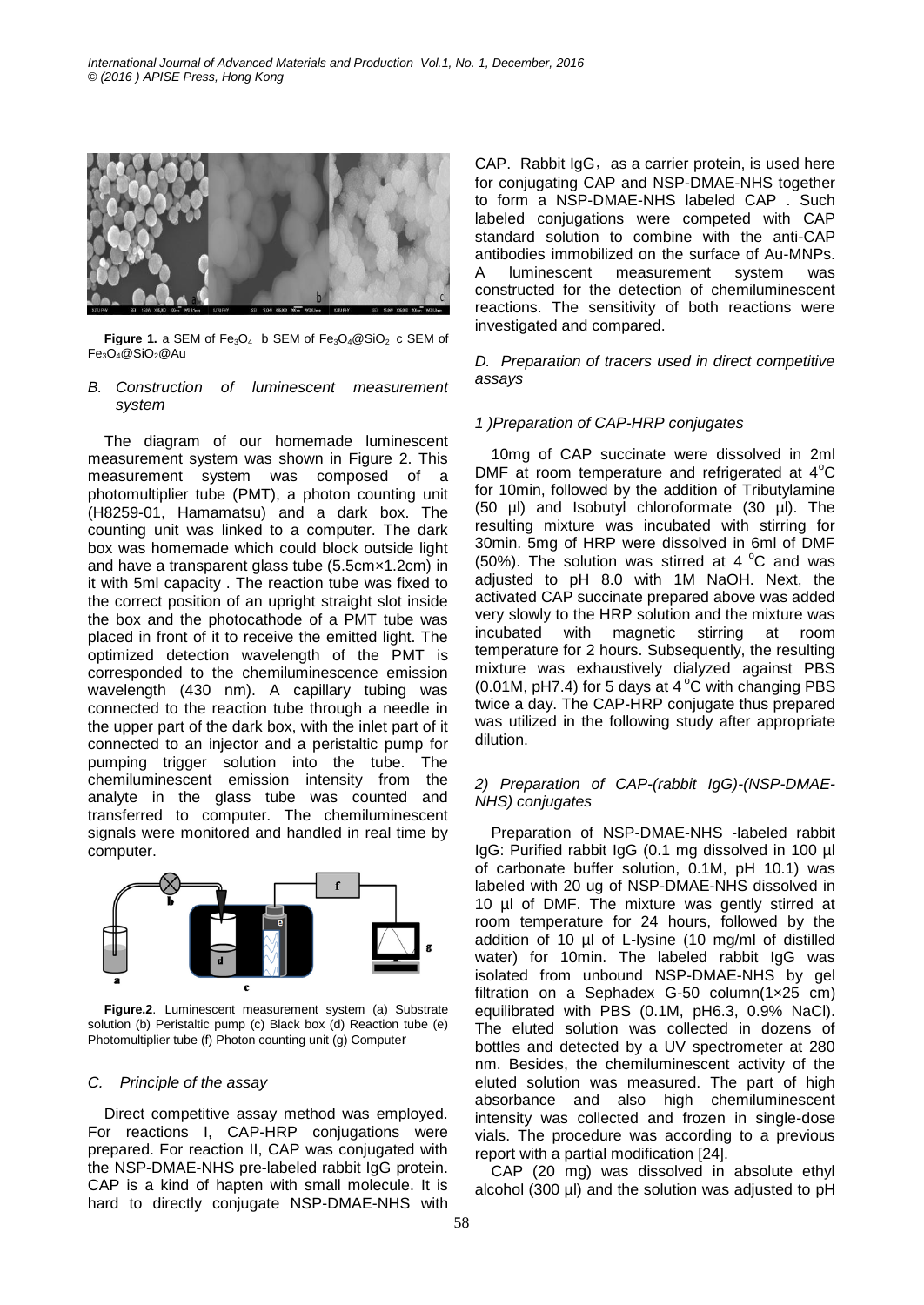1 with 1M HCl. Then zinc powder (25 mg) was added and the solution was heated at 80 $\degree$ C for 40 min. After that, the yellow supernatant was extracted by centrifuging to get amino-CAP. Thus,  $NH<sub>2</sub>$  group from the amino-CAP could react with COOH group of rabbit IgG (pre-labeled with NSP-DMAE-NHS). The conjugation was formed according to a previous report with a partial modification. As a result, NSP-DMAE-NHS was conjugated with CAP via rabbit IgG as a luminous marker.

## *E. Anti-CAP antibody immobilization on Au-MNPs*

The immobilization process of the anti-CAP antibodies on the Au-MNPs is shown in Fig.4(A). Carboxyl-(Au-MNPs) which was formed by immersing Au-MNPs in a solution of 11- Mercaptoundecanoic acid (MUA, 5 mM) in ethanol for 16h at room temperature was washed twice with MES ( 2-(N-Morpholino) ethanesulfonic acid) buffer (25 mM, pH5.12). Afterwards, the carboxyl-(Au-MNPs) was re-suspended in a volume of 1 ml of MES buffer and then the carboxyl groups on the spheres were activated by incubation with a 1:1 ratio mixture of 200 mM EDC (N-ethyl-N'-(3 dimethylaminopropyl) carbodiimide hydrochloride ) and 50 mM NHS (N-hydroxysulfosuccin-imide) in MES buffer for 30 min. After washed three times with MES buffer and distilled water respectively, 100 µl of the Au-MNPs were incubated with 100 µl of anti-CAP antibody at 37  $^{\circ}$ C for 2 hours. After incubation, the supernatant was removed and washed three times with PBS (0.01M, pH7.4) in a magnetic field. In order to block the residual unreacted carboxyl groups, 300 µl of ethanolamine solution was added to prevent non-specific absorption. After blocking at  $37^{\circ}$ C for 30 min, the Au-MNPs with anti-CAP antibodies immobilized on the surface were washed and stored in PBS at  $4^{\circ}$ C for standby.

# *F. Determination of the tracers' optimized amount*

Before construction of standard curves for different concentration of CAP in two chemiluminescence reactions, the optimized amount of tracers (CAP-HRP and CAP-(rabbit IgG)-(NSP-DMAE-NHS) conjugates) could be determined by binding them on the antibody-immobilized Au-MNPs with different concentrations. Fig.3 (A) shows the emission intensity (CPS) of the chemiluminescence corresponding to different amount of CAP-HRP. The concentration of CAP-HRP was 0.6 mg/ml. It can be seen that the chemiluminescence intensity increased with the increase of CAP-HRP amount in the range of 50-200 µl and the CPS reached saturation at 200 µl. However, it is interesting to note that signals showed a drop beyond 200 µl. This

extraordinary result may be explained by steric effect. Simply, the steric effect could influence the reaction between the CAP-HRP and the antibodies on the Au-MNPs. Once the amount of CAP-HRP was beyond 200 µl, the mass of CAP-HRP affected each other to generate conformational changes, which was unfavorable to make the antibodies recognize antigen. In this case, CAP-HRP saturation amount was 200 µl. In consideration of ensuring higher test sensitivity in the competitive reaction and tracer consumption, the optimal CAP-HRP amount of 180 µl was selected as the fixed volume for competitive reaction.



**Figure.3**. (A) The emission intensity versus the amount of CAP-HRP, of which the concentration was 0.6 mg/ml. Measurements were done in duplicate and the average values were taken. (B) The emission intensity versus the amount of CAP-(rabbit IgG)-(NSP-DMAE-NHS), of which the concentration was 0.01 mg/ml. Measurements were done in duplicate and the average values were taken.

Another competition tracer, CAP-(rabbit IgG)- (NSP-DMAE-NHS), was also investigated to determine an optimized amount in competition reaction in later experiments. Fig.3 (B) shows the CPS according to different amount of CAP-(rabbit IgG)-(NSP-DMAE-NHS), of which the concentration was 0.01 mg/ml. There also existed the steric effect and the saturation amount of this tracer was 400 µl. In consideration of the same reason, the optimal amount of CAP-(rabbit IgG)-(NSP-DMAE-NHS) of 300 µl was determined for competitive reaction in target CAP measurement.

*G. Establishment of CLIA method based on Au-MNPs for CAP detection*

## *1) Chemiluminescence reaction I: HRP/H2O2/ piodophenol/luminol*

The process of reaction I is shown in Fig.4 (B). CAP succinate sodium and commercial milk powder were dissolved in deionized water to prepare the standard milk samples in which the concentration of the milk powder was 1mg/ml and the concentrations of the CAP succinate sodium were 0.01, 0.1, 1, 10, 100 and 1000 ng/ml respectively. The immobilized anti-CAP antibodies on Au-MNPs, which were prepared by the procedures described in the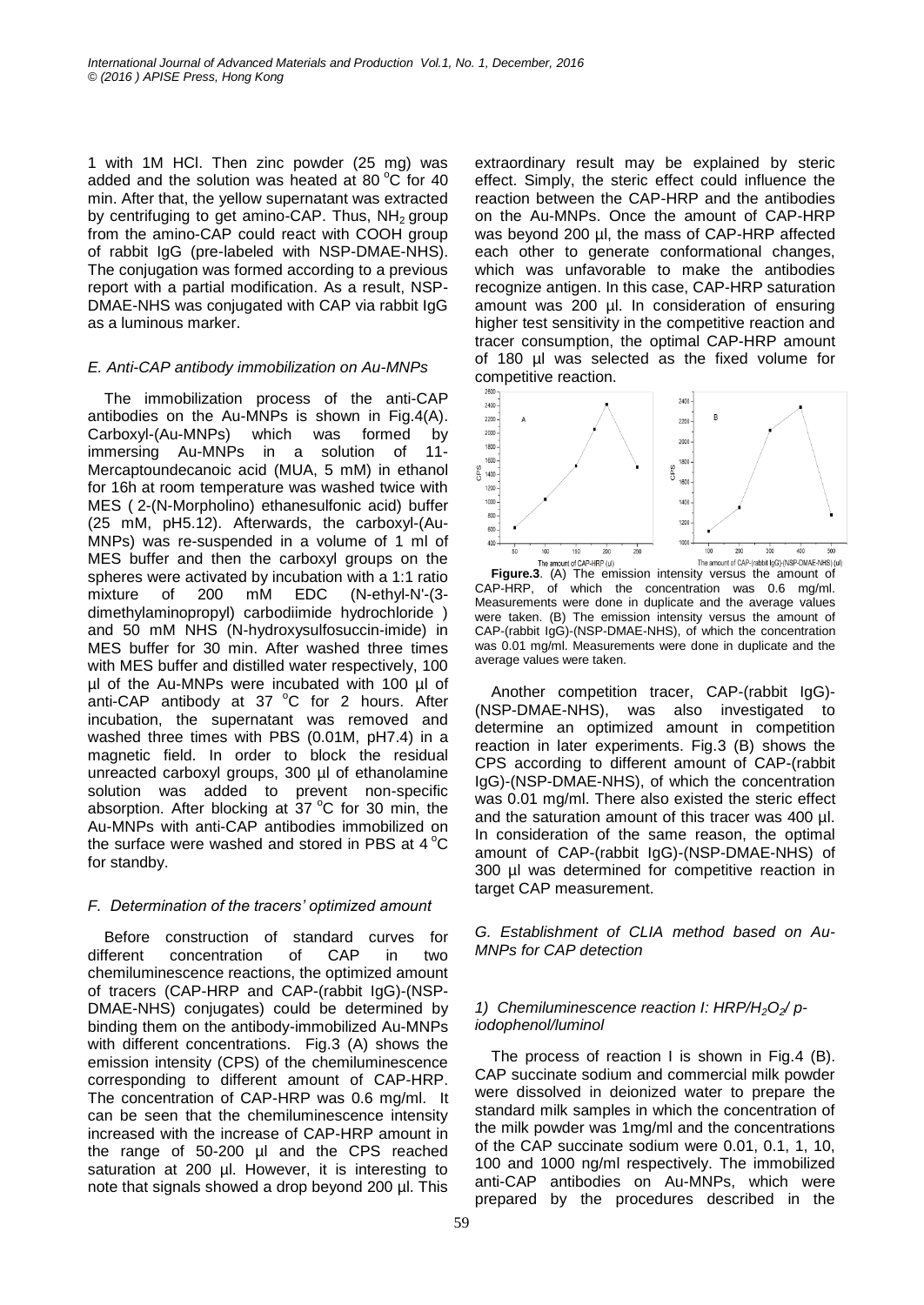previous section, were allowed to react with a mixture of certain amount of CAP-HRP tracer and the spiked milk samples. The mixture was allowed to incubate at 37 $\degree$ C for 2 hours with gentle shaking. Then the Au-MNPs were washed with PBS in magnetic field. In this study, the substrate solution was made of luminol (0.5 mM), p-iodophenol (0.7 mM) and  $H_2O_2$  (14 mM) in Tris-HCl buffer (20 mM, pH8.6) according to a former experiment. A volume of 100 µl of the mixture of luminol and p-iodophenol (1:1) was added to the Au-MNPs, followed by the injection of 100 µl of  $H_2O_2$  by a peristaltic pump to induce chemiluminescence of the antibody-bound CAP-HRP on the Au-MNPs. At the same time, the chemiluminescence emission was measured by the luminescent measurement system. Finally, the used Au-MNPs in the immunoreaction tube were removed by washing with plenty of PBS buffer. After that, new Au-MNPs were introduced into the immunoreaction tube for the next measurement.

## *2) Chemiluminescence reaction II: Alkaline H2O2/ NSP-DMAE-NHS*

The process of reaction II is shown in Fig.4 (C). The preparation of spiked milk samples was the same as reaction I except that the concentrations of the CAP succinate sodium were 0.0001, 0.001, 0.01, 0.1, 1, 10 ng/ml respectively. The immobilized anti-CAP antibodies on Au-MNPs, which were prepared by the procedures described in the previous section, were allowed to react with a mixture of certain amount of CAP-(rabbit IgG)-(NSP-DMAE-NHS) conjugates and the spiked milk samples. The mixture was allowed to incubate at  $37^{\circ}$ C for 2 hours with gentle shaking. Then the particles were washed by PBS in a magnetic field. Here,  $HNO<sub>3</sub>+H<sub>2</sub>O<sub>2</sub>$  and NaOH acted as the pre-trigger and trigger respectively to induce chemiluminescence emission. A volume of 100 µl of the pre-trigger was previously added to the Au-MNPs and 100 µl of trigger was injected into the tube by a peristaltic pump to induce chemiluminescence of the antibody-bound conjugates of CAP-(rabbit IgG)-(NSP-DMAE-NHS) on Au-MNPs. At the same time, the chemiluminescence emission intensity was measured versus time by the luminescent measurement system.

## *H. Direct competitive assays for CAP detection*

In reaction I, 100 µl of spiked milk samples were mixed with 180 µl of HRP-CAP solution (0.6 mg/ml) and competitively reacted with the anti-CAP antibodies immobilized on the Au-MNPs. In Fig.5, curve (1) showed the relationship of chemiluminescence intensity (CPS) versus the logarithm scale of concentrations of CAP succinate sodium in the range of  $10^{-2}$ -10<sup>3</sup> ng/ml.

In reaction II, 100 µl of spiked milk samples were mixed with 300 µl of CAP-(rabbit IgG)-(NSP-DMAE-NHS) solution (0.01 mg/ml) and competitively reacted with the anti-CAP antibodies immobilized on the Au-MNPs. The curve (2) in Fig.5 showed the CPS versus the logarithm scale of concentrations of CAP succinate sodium in the range of  $10^{-4}$ -10 ng/ml. In Fig.5, it can be seen that chemiluminescence intensities were linearly decreased according to the increases of CAP succinate sodium concentrations. That is due to the competitive immune binding of the analyte and tracer to the immobilized antibodies. The  $IC_{50}$  values (the competitor concentration that causes 50% growth inhibition) of reaction I and reaction II were about 30 ng/ml and 0.03 ng/ml. The LOD value of reaction I and reaction II were approximately as 4 ng/ml and 0.008 ng/ml. In view of  $IC_{50}$ , the sensitivity of reaction II was improved 1000-folds compared with that of reaction I. Moreover, the latter was not only advantageous in higher sensitivity but also in wider linear range than the former. It indicates that applying NSP-DMAE-NHS as the chemiluminescent reagent is more sensitive and has a much wider measurement range than luminol in the CLIA. These results demonstrated that Reaction II was much more sensitive for the detection of CAP than some previously reported methods such as  $ELISA$  (IC $_{50}$  of 10.5 ng/ml and LOD of 0.2 ng/ml, [25]), the pretreatment-free immunochromatographic assay (LOD of 10 ng/ml, [26]) and the time-resolved fluoroimmunoassay (TRFIA) (LOD of 0.05 ng/g, [27]).



CAP-(rabbit IgG)-<br>(NSP-DMAE-NHS DMAE-NHS **Figure.4**. two CLIA reactions for CAP detection.